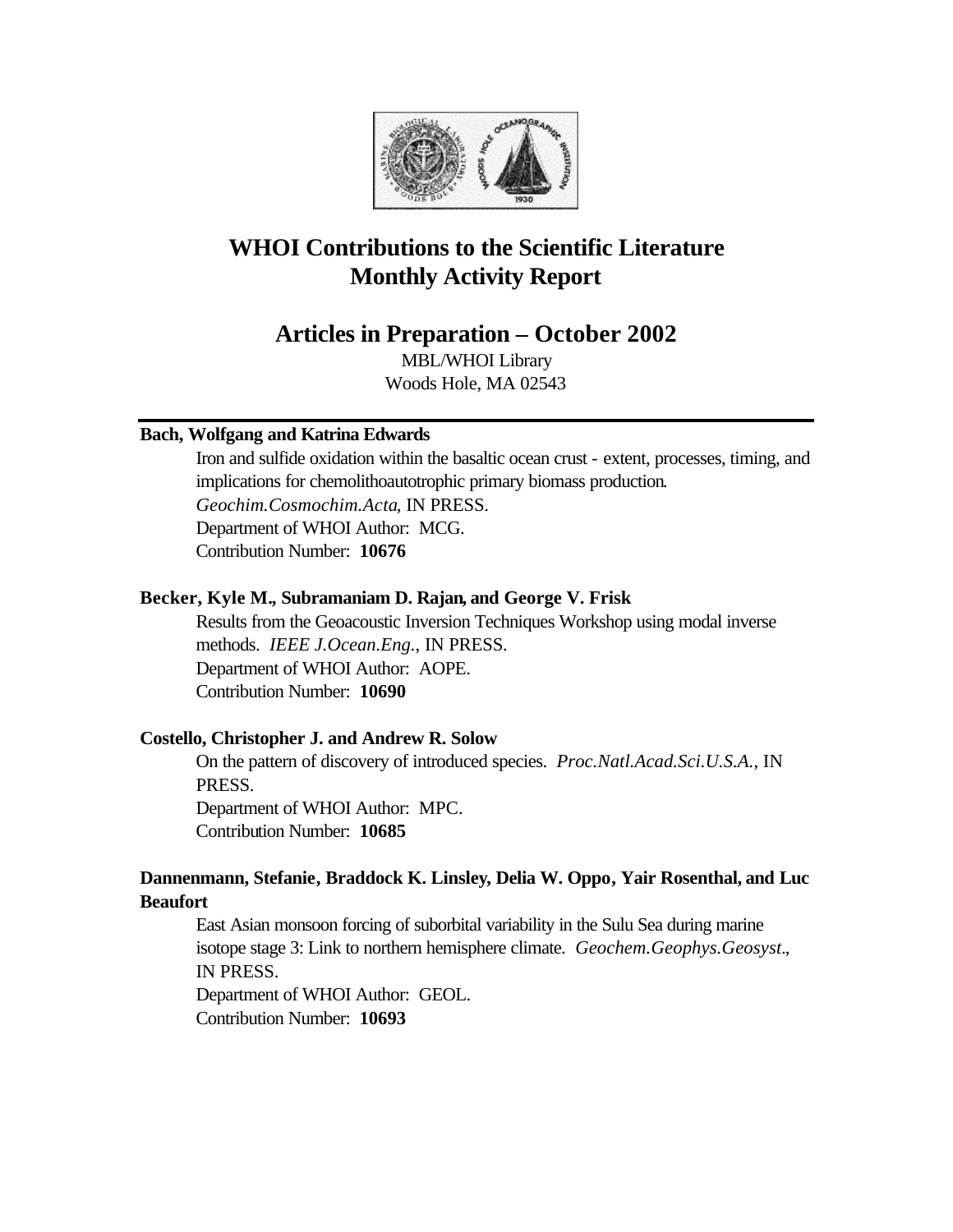#### **Foote, Kenneth G.**

Pilot census of marine life in the Gulf of Maine: contribution of technology. *Oceanol.Acta*, IN PRESS. Department of WHOI Author: AOPE. Contribution Number: **10681**

### **Fries, J. Stephen and John H. Trowbridge**

Flume observations of enhanced fine particle deposition to permeable sediment beds. *Limnol.Oceanogr.*, IN PRESS. Department of WHOI Author: AOPE. Contribution Number: **10674**

### **Hetland, R. D., E. J. McGillicuddy, and R. P. Signell**

Cross-frontal entrainment of plankton into a buoyant plume: The frog tongue mechanism. *J.Mar.Res.*, IN PRESS. Department of WHOI Author: AOPE. Contribution Number: **10680**

#### **Ide, Satoshi, Gregory C. Beroza, and Jeffrey J. McGuire**

Imaging earthquake source complexity. In: *Data Analysis and Imaging with Global and Local Seismic Arrays*, IN PRESS. Department of WHOI Author: GEOL. Contribution Number: **10672**

### **Johnsen, Sonke and Heidi M. Sosik**

Cryptic coloration as a camouflage strategy in coastal waters. *Limnol.Oceanogr.*, IN PRESS.

Department of WHOI Author: BIO. Contribution Number: **10670**

#### **Jull, M., P. B. Kelmen, and K. Sims**

Consequences of diffuse and channelled porous melt migration on uranium series disequilibria. *Geochim.Cosmochim.Acta*, IN PRESS. Department of WHOI Author: GEOL. Contribution Number: **10716**

#### **Kojima, Hisaya, Andreas Teske, and Manabu Fukui**

Morphological and Phylogenetic Characterizations of freshwater Thioploca species from Lake Biwa, Japan, and Lake Constance, Germany. *Appl.Environ.Microbiol.*, IN PRESS. Department of WHOI Author: BIO.

Contribution Number: **10692**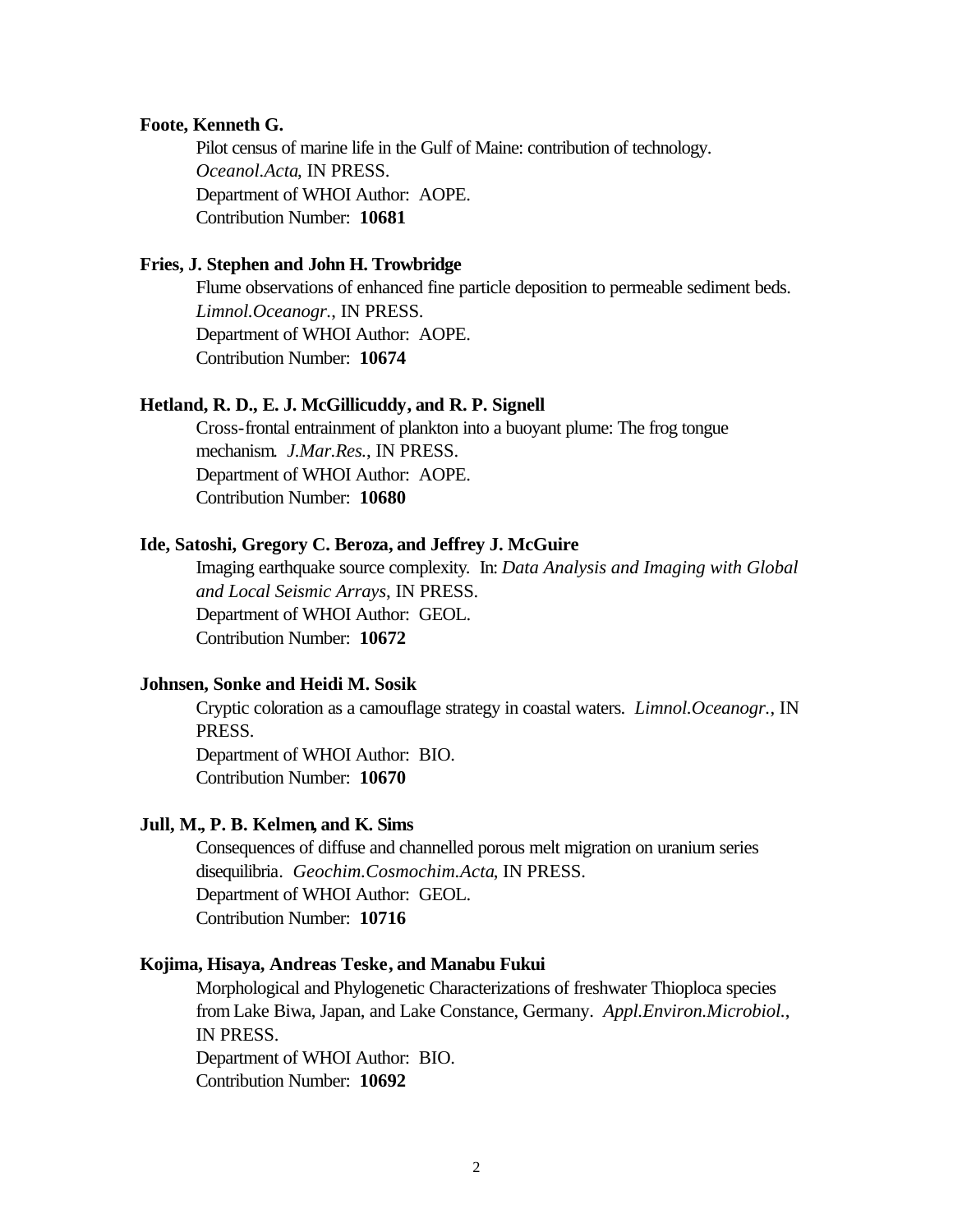### **LaCasce, J. H.**

Waves and turbulene in a basin. *J.Mar.Res.*, IN PRESS. Department of WHOI Author: PO. Contribution Number: **10470**

#### **Legg, Sonya, and Alistrair Adcroft**

Internal wave breaking at concave and convex continental slopes. *J.Phys.Oceanogr.*, IN PRESS. Department of WHOI Author: MPC. Contribution Number: **10688**

#### **Lima, Ana Lucia C., Timothy I. Eglinton, and Christopher M. Reddy**

A high-resolution record of pyrogenic polycyccic aromatic hyrodrocarbon (PAH) deposition during the 20th Century. *Environ.Sci.Technol.*, IN PRESS. Department of WHOI Author: MCG. Contribution Number: **10682**

# **Pierce, Richard H., Michael S. Henry, Chris J. Higman, Patrcia Blum, Mario R. Sengco, and Donald M. Anderson**

Removal of harmful algal cells (*Karenia brevis*) and toxins from seawater culture by clay flocculation. *Environ.Toxicol.Chem.*, IN PRESS. Department of WHOI Author: BIO. Contribution Number: **10678**

# **Reddy, C, M., L. Xu, N. J. Drenzek, N. C. Sturchio, L. J. Heraty, C. Kimblin, and A. Butler**

A chlorine isotope effect for enzyme-catalyzed chlorination. *J.Am.Chem.Soc.*, IN PRESS.

Department of WHOI Author: MCG. Contribution Number: **10673**

### **Scheltema, Amelie H., Klaus Kerth, and Alan M. Kuzirian**

The originla molluscan radula: Comparisons among Aplacophora, Gastropoda, and the cambrian fossil *Wiwaxia corrugata*. *J.Morph.*, IN PRESS. Department of WHOI Author: BIO. Contribution Number: **10677**

#### **Slater, G. F.**

Stable isotope forensics - when isotopes work. *Environmental Forensics*, IN PRESS. Department of WHOI Author: MCG Contribution Number: **10686**